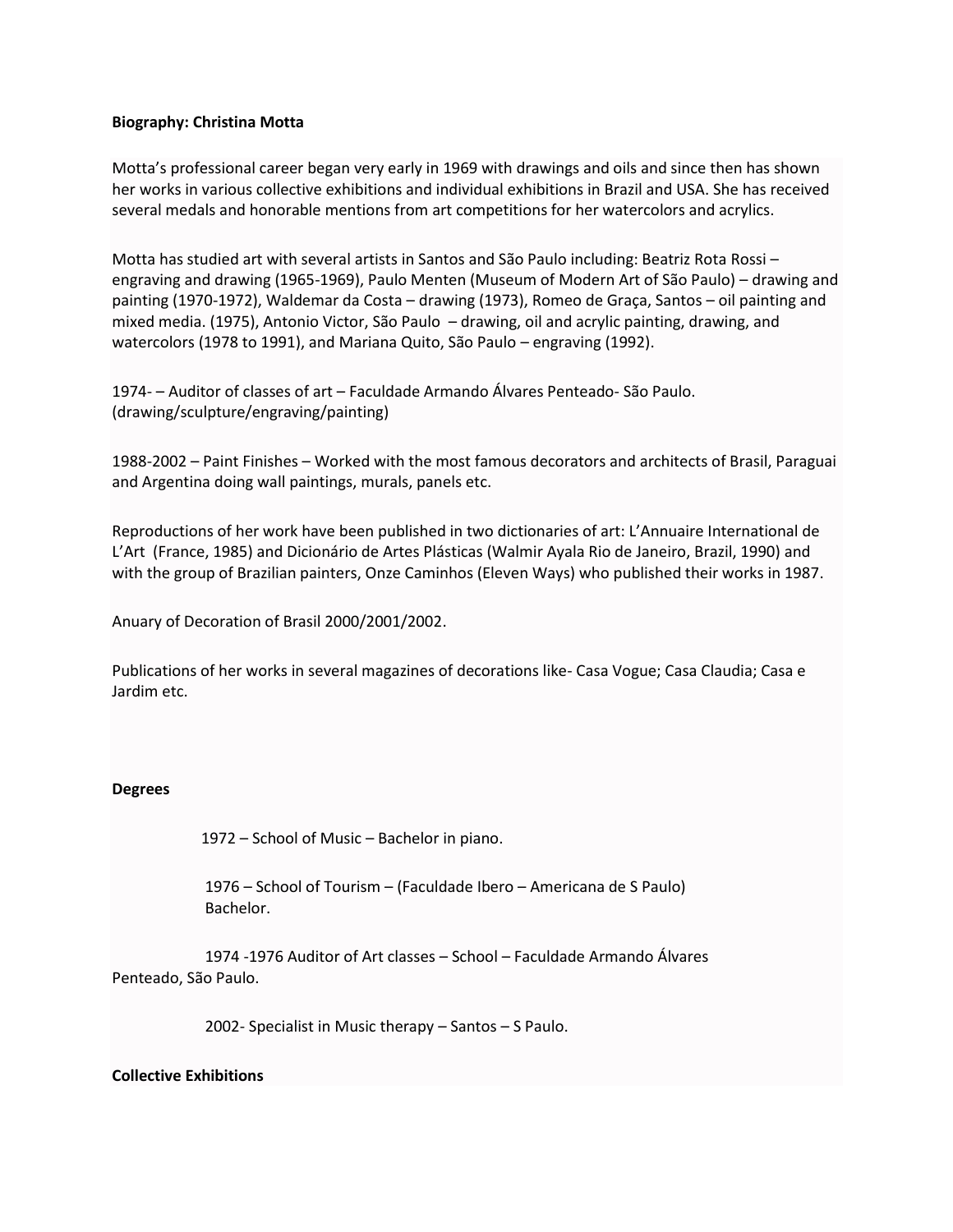– SESC Santos – São Paulo – mixed media.

- Exhibition at Alliança Francesa of Santos SP mixed media.
- Concour Jovem de Santos Award drawings
- Concour de Piracicaba drawings
- Concour de Limeira Award of honor drawings
- Salão National de Artes Plasticas, Rio de Janeiro watercolors
- Bank of Safra, São Paulo watercolors
- Country Club of Novo Friburgo, Rio de Janeiro –

Honorable Mention: watercolors

- Banco do Brasil, São Paulo acrylics
- Collective, City Hall of Santos acrylics
- 1984 -12th Concour de Santo André acrylics.
- 1984 -1989 several collectives exhibitions with the Group "Eleven Ways"

throughout Brasil.

– Spring Exhibition, Galeria Aleph – acrylics.

– 2002 – Collective exhibitions with architects in "Casa Cor" São

Paulo. Works of faux finishes like murals, panels, trompe l'oeil in

Brasil, Paraguay and Argentina.

– Ashtree Studios- Fresno, California – acrylics.

– Ashtree Studios- Fresno, Califórnia – mixed media.

## **Individual Exhibitions**